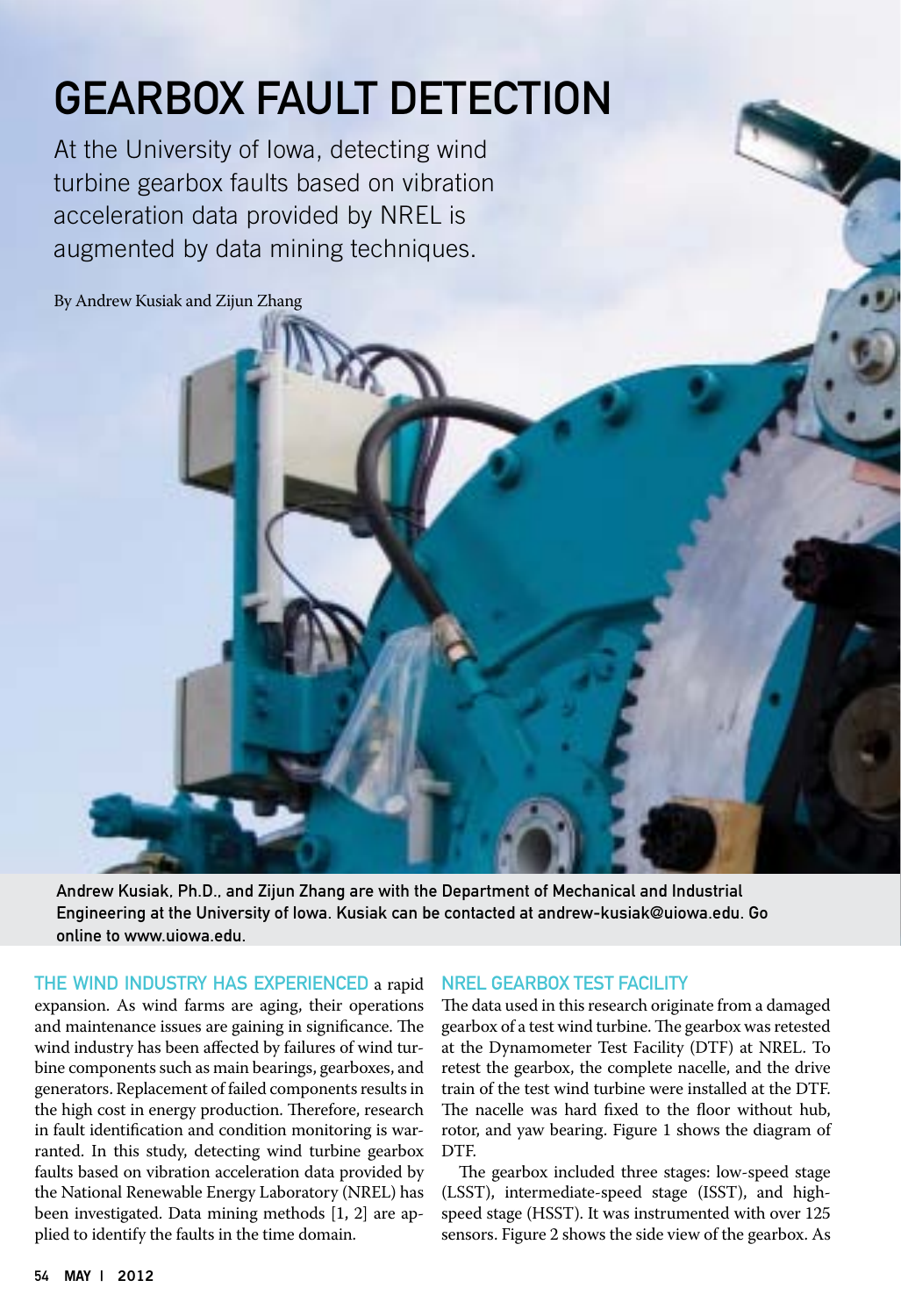

shown in fig. 2, the LSS is connected to the rotor and the HSS is connected to the generator.

To investigate the root cause of the gearbox damage and conduct the fault identification analysis, vibration data needed to be collected. Therefore, 12 accelerometers were mounted on the outside of the gearbox, generator, and main bearing to measure the vibration acceleration. Vibration data measured by all 12 accelerometers were collected at 40 kHz using a high-speed data acquisition system. Besides the vibration data, the corresponding torque of the low-speed shaft and the generator speed were recorded. The direction of the drive train vibration acceleration is described as a three-dimensional coordinate system and sensed by accelerometers. The origin of the coordinate system is the intersection of the planet carrier rotation axis and the plane cutting the torque arm cylinder in half along their length. The x-axis describes the system acceleration along the main shaft axis and the downwind side, and the y-axis represents the vibration acceleration direction, which is horizontally perpendicular to the x-axis. The z-axis is orthogonal to the x- and y-axes. Figure 3 illustrates the coordinate system of the vibration acceleration. Although the vibration acceleration of the system is depicted by a three-dimensional coordinate system, the mounted accelerometers can only sense one or two directions of acceleration. Table 1 presents the locations of the accelerometers, the measured directions of vibration acceleration and the units of the recorded data. Figure 4 illustrates the locations of 12 accelerometers.

Three test cases are conducted by NREL. In Case 1 the nominal speed of the high-speed shaft is set to 1800 rpm and the electricity power is set to 25 percent of the rated power. In Case 2 the nominal speed of the highspeed shaft is the same as in Case 1, but the electricity power is set to 50 percent of the rated power. This indicates that the torque in Case 2 is twice the amount of torque in Case 1. In Case 3 the generator speed is 1200 rpm and the torque is at 25 percent. The test length of all cases is the same, 10 min.

#### DATA PROCESSING

To analyze the gearbox vibration in the time domain, jerk is utilized. Jerk describes the rate of acceleration change, and it is often used to indicate the excitement of vibration. For the high-frequency vibration acceleration data in Section 2, the jerk is approximated in (1).

$$
J \approx \frac{a_t - a_{t-T}}{T}
$$

where *J* is jerk, *a* is acceleration, t is the time index, and T represents the sampling interval.

Since the sampling frequency is high (i.e., 40 kHz), the number of data points within 10 min length is large. Therefore, vibration, the high-frequency jerk data (40 kHz), is then converted into much lower-frequency data (1/15 Hz) by computing the mean of jerk at 15-s intervals. The standard deviation and the maximum value of the jerk data in each 15-s interval are also computed.

#### Fault Identification Methodology

In this section, clustering analysis [1] is utilized to investigate the failed components in the gearbox. Clustering analysis is an unsupervised method of data analysis. Clustering algorithms group observations into clusters by evaluating similarities among the observed data. The component failure can be identified by examining the pattern similarity of the jerk data measured by accelerometers mounted at different locations of the drivetrain.

The clustering analysis aims at grouping data from 12 sensors using the jerk data. The time series of the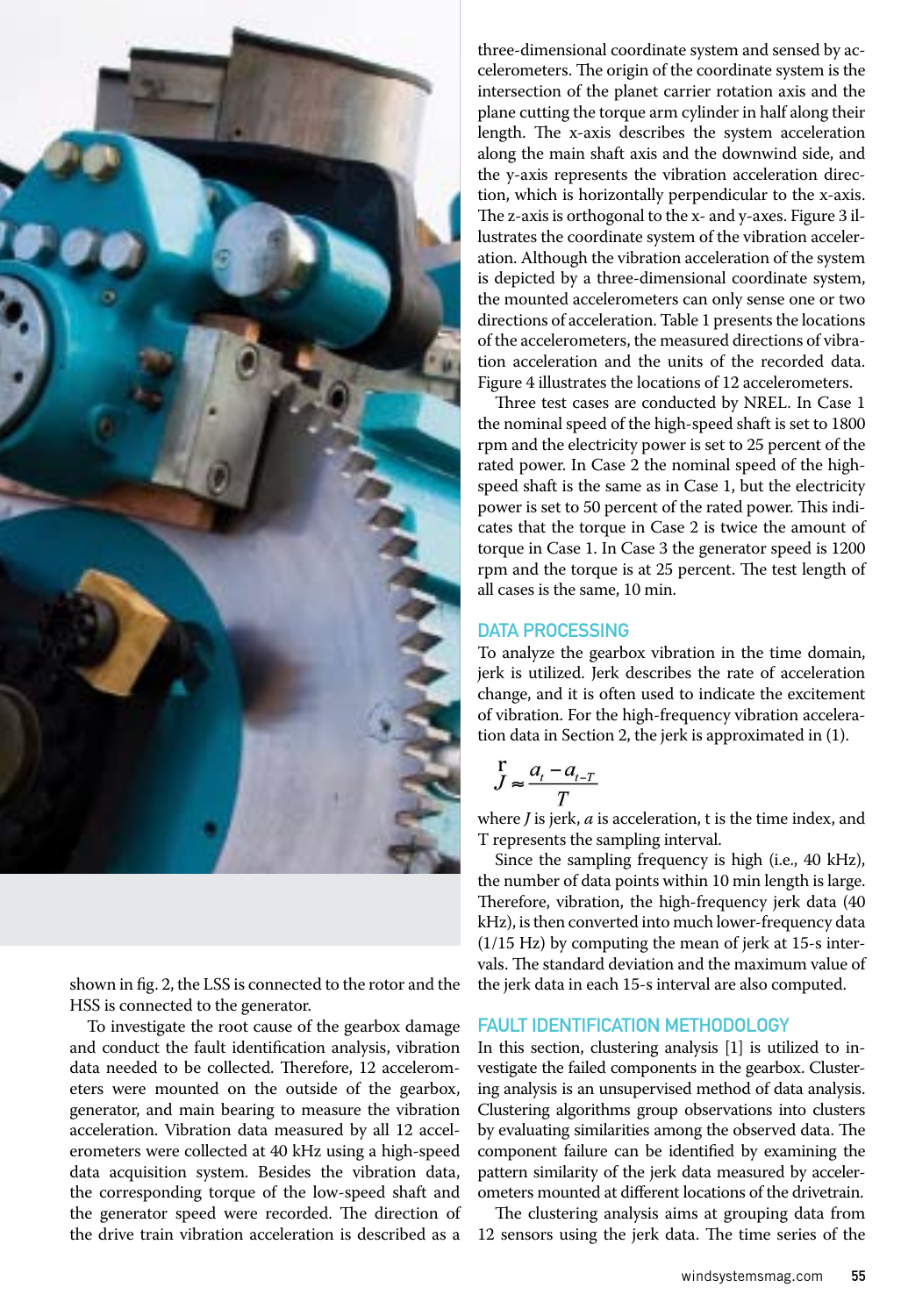

Fig. 1: Diagram of NREL 2.5-MW dynamometer test facility (Courtesy of NREL).

jerk described in the previous section are utilized in the clustering analysis. The k-means algorithm [3] is modified in this study to establish clusters. In the original version of k-means algorithm, the number of clusters, k, should be arbitrarily set

by the analyst. In this study, a clustering cost function is introduced to evaluate the cluster quality with k.

The results of clustering analysis for Cases 1 and 2 are the same and illustrated by fig. 5. As shown there, the 12 accelerometers are classified to three clusters according to the modified k-means algorithm. In Cluster 1, most of the sensors sense the vibration acceleration of the gearbox low-speed stage. Cluster 2 contains data from two sensors that monitor the acceleration of the

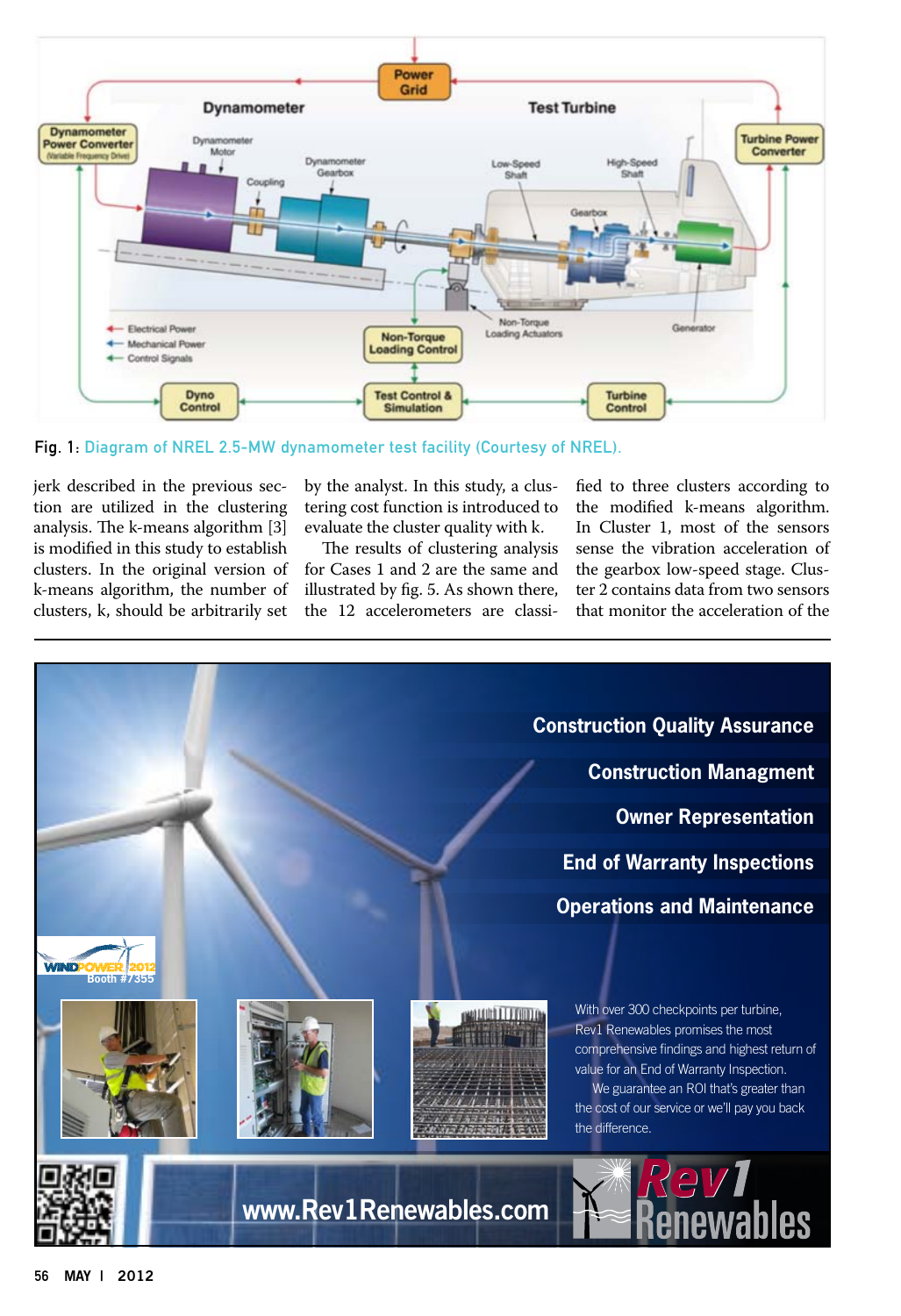

## Fig. 2: Structure of the gearbox.

main bearing. Sensors that measure the vibration acceleration in the intermediate- and high-speed stage make Cluster 3. To further analyze the data in the three clusters, the Euclidean distance between the centroids of clusters is calculated. The shorter the distance, the more similar the two clusters are. Figure 6 demonstrates the cluster distances for Cases 1 and 2, respectively. Since the gearbox test experi-

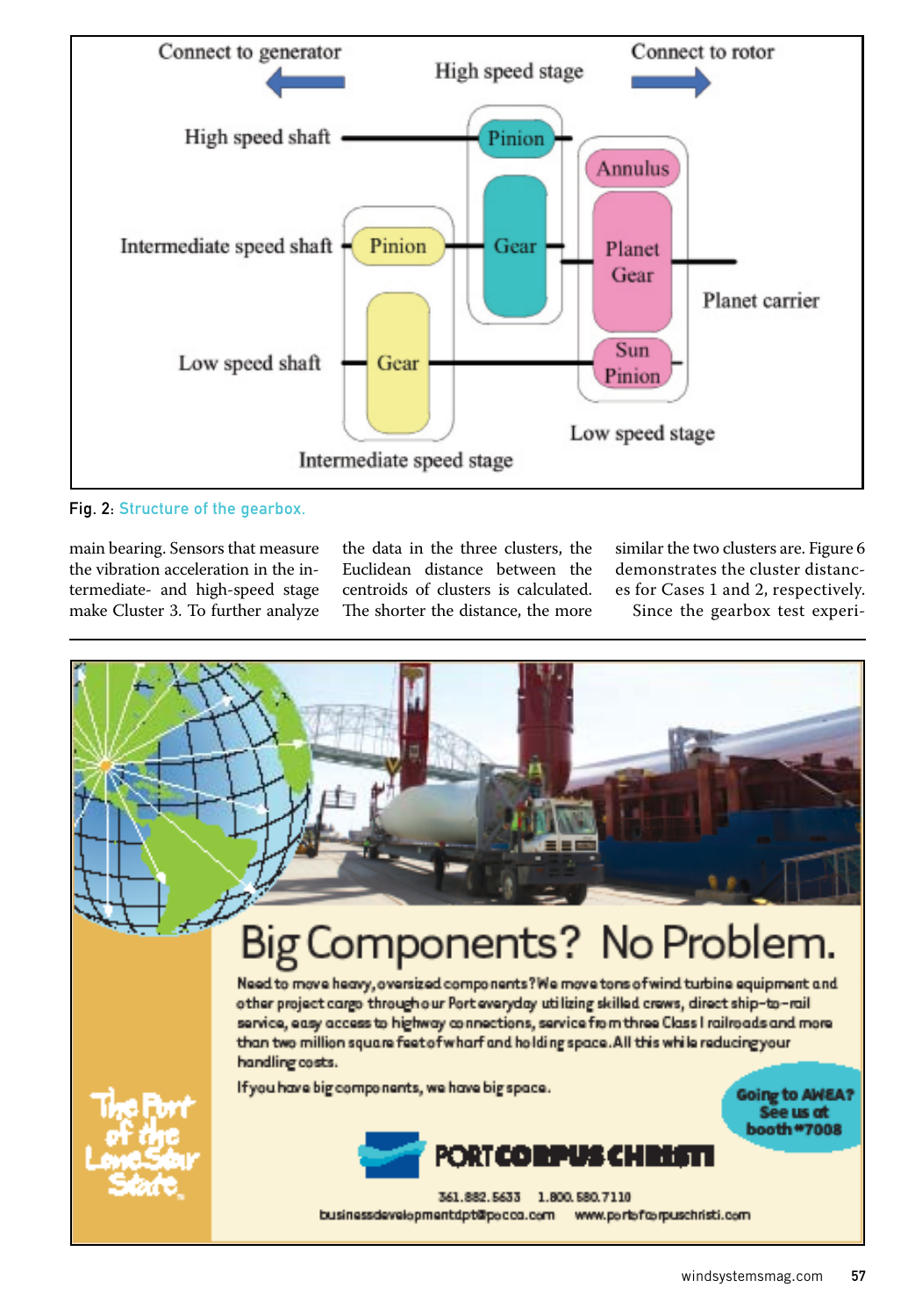

Fig. 3: Vibration coordinate system.



ment was conducted to examine the failure components of the gearbox, the vibration of the main bearing was considered as normal in this research. In Case 1 of fig. 6, the distance between the centroids of Cluster 1 and Cluster 2 is 2.31 while the distance between the centroids of Cluster 3 and Cluster 2 is 5.72. The Case 2 demonstrated in fig. 6 presents a similar result. Based on the results in fig. 6, the components sensed by the accelerometers in Cluster 3 are considered to be primarily failed because the distance between Cluster 1 and Cluster 2 is small. Some components sensed by the sensors in Cluster 1 are also considered as failed since the vibration data from the two sensors installed for monitoring the same stage belong to two different clusters.

## **CONCLUSION**

In this article vibration acceleration data of an impaired wind turbine gearbox provided by NREL were analyzed to identify the faulty stage of the gearbox. In the analysis the vibration acceleration data were transformed to the change rate of vibration acceleration. The correlation coefficient analysis and modified k-means clustering approach were introduced to identify the faulty stage of the gearbox. The suspected faulty stages of the gearbox were proved after Fig. 4: Location of the accelerometers. the inspection of the gearbox by disassembling.  $\mathcal A$